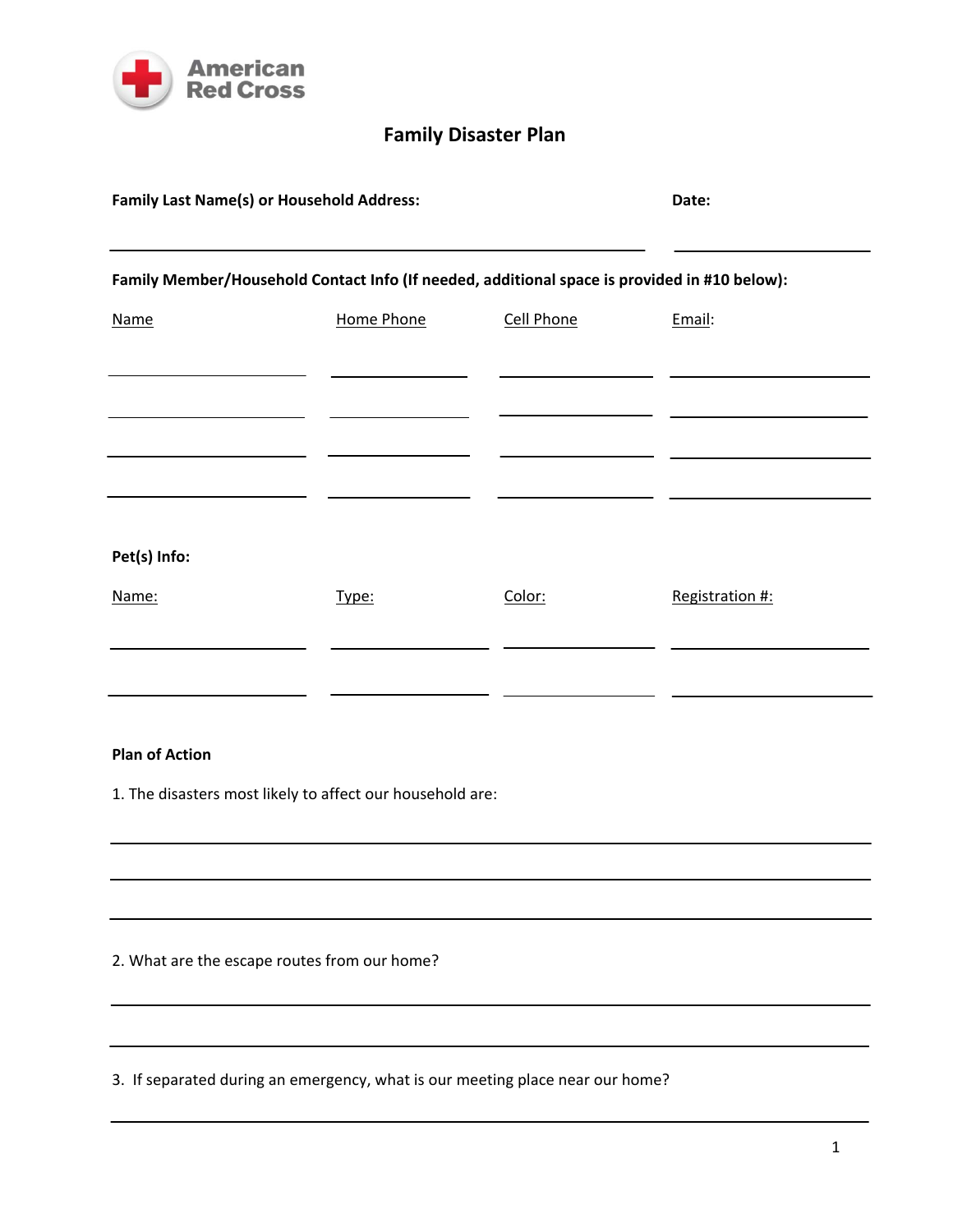4. If we cannot return home or are asked to evacuate, what is our meeting place outside of our neighborhood?

| What is our route to get there and an alternate route, if the first route is impassible?           |  |  |  |  |
|----------------------------------------------------------------------------------------------------|--|--|--|--|
|                                                                                                    |  |  |  |  |
| 5. In the event our household is separated or unable to communicate with each other, our emergency |  |  |  |  |

| <b>Name</b> | Home Phone | Cell Phone | Email: |
|-------------|------------|------------|--------|
|             |            |            |        |

After a disaster, let your friends and family know you are okay by registering at "Safe and Well" at *<https://safeandwell.communityos.org/cms//> or by calling 1‐800‐733‐2767. You can also give them a call, send a quick text or update your status on social networking sites.*

6. If at school/daycare, our child(ren) will be evacuated to:

contact outside of our immediate area is:

| Child's Name:                                                                 | <b>Evacuation Site (address and contact info):</b> |  |  |  |  |
|-------------------------------------------------------------------------------|----------------------------------------------------|--|--|--|--|
|                                                                               |                                                    |  |  |  |  |
|                                                                               |                                                    |  |  |  |  |
|                                                                               |                                                    |  |  |  |  |
| 7. Our plan for people in our household with a disability or special need is: |                                                    |  |  |  |  |
| Person's Name:                                                                | Plan:                                              |  |  |  |  |

8. During certain emergencies local authorities may direct us to "shelter in place" in our home. An accessible, safe room where we can go, seal windows, vents and doors and listen to emergency broadcasts for instructions, is: